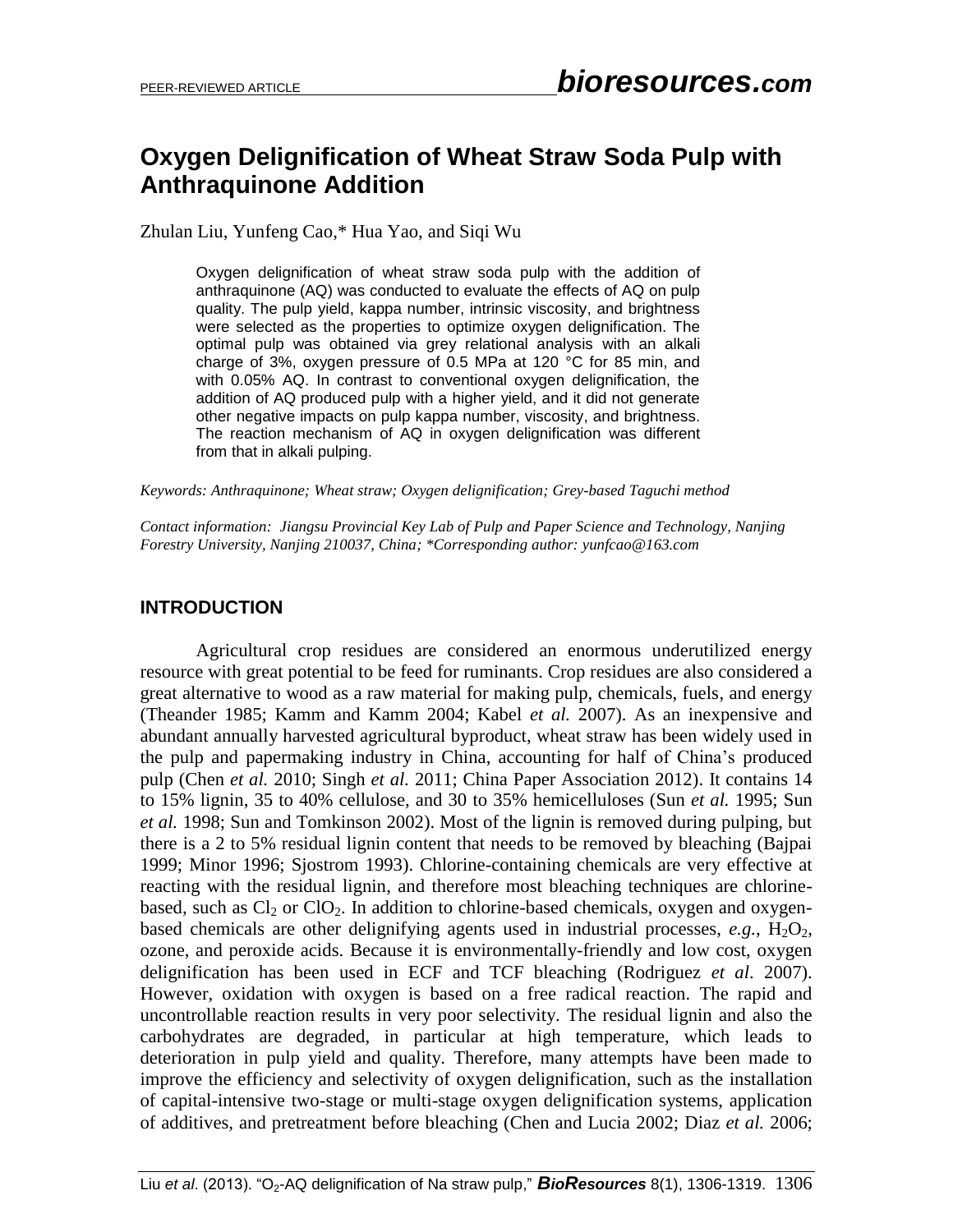Gamelas *et al.* 2005; Ruuttunen and Vuorinen 2005; Shatalov *et al.* 2000; Sahab *et al.* 2008; Tran 2000; Weinstock *et al.* 1998; Yokoyama *et al.* 2004).

Anthraquinone (AQ) is an additive widely used in alkaline pulping (Falk *et al.*  1984; Parthasarathy *et al.* 1995), but rarely used in bleaching. In pulp cooking, AQ is initially reduced to anthrahydroquinone (AHQ), and then it reacts with quinonemethide (QM) intermediates of lignin, ultimately leading to a reductive splitting of the β-O-4 linkages. Since the oxidized end-group of polysaccharides is not susceptible to alkaline peeling reactions, AQ thus accelerates delignification and protects the polysaccharides. Ng *et al.* (2011) studied the effect of AQ towards  $H_2O_2$ -reinforced oxygen delignification on oil palm empty fruit bunch soda-AQ-pulp and found that  $H_2O_2$  and AQ addition during the O-stage appeared to enhance bleaching effectiveness, without substantially impairing cellulose degradation. But the effect of AQ on the oxygen delignification without other reinforcing additives has not been studied systematically. Therefore, to minimize carbohydrate deterioration in oxygen delignification of non-woody pulp, adding AQ to the oxygen delignification system was attempted in the present study. Additionally, a grey-based Taguchi orthogonal array  $(L<sub>9</sub>(3<sup>4</sup>))$  was designed to evaluate the impacts of alkali charge, oxygen pressure, maximum temperature, and holding time at maximum temperature during oxygen delignification with AQ on pulp yield, kappa number, intrinsic viscosity, and brightness. Finally, to better demonstrate the effects of AQ on oxygen delignification, a series of oxygen-delignified pulps treated for different times were obtained throughout the delignification process under optimal conditions. The variation of pulp characteristics during the whole oxygen delignification with AQ was investigated.

## **EXPERIMENTAL**

#### **Materials**

Wheat straw soda pulp was provided by Quanlin Paper in Shandong, China. The kappa number, intrinsic viscosity, and brightness of the pulp were 23.1, 1081.0 mL/g, and 35.5% ISO, respectively. The pulp contained 59.6% glucan, 16.0% xylan, and 0.6% arabinan. The ash and silica contents of this wheat straw pulp were 11.1% and 8.0%, respectively.

#### **Experimental Design**

Based on the raw wheat straw soda pulp quality, which are the commonly used factors and levels in oxygen delignification of this kind of pulp, the oxygen delignification with AQ addition  $(O_{AO})$  of wheat straw soda pulp was conducted with four controllable 3-level factors and four performance characteristics. Optimization of process parameters is the key step in the Taguchi method, which is an efficient and systematic way for optimization so as to achieve high quality without increasing cost. It is a statistical method developed by Genichi Taguchi to improve the quality of manufactured goods. It is also applied in engineering, biotechnology (Rosa *et al.* 2009), marketing (Rao *et al.* 2008), and advertising (Selden 1997). A special design of orthogonal arrays was used to study the entire process parameter space with a small number of experiments. Therefore, nine experimental runs based on the orthogonal array  $L_9(3^4)$  were required as shown in Table 1. Each run was conducted twice.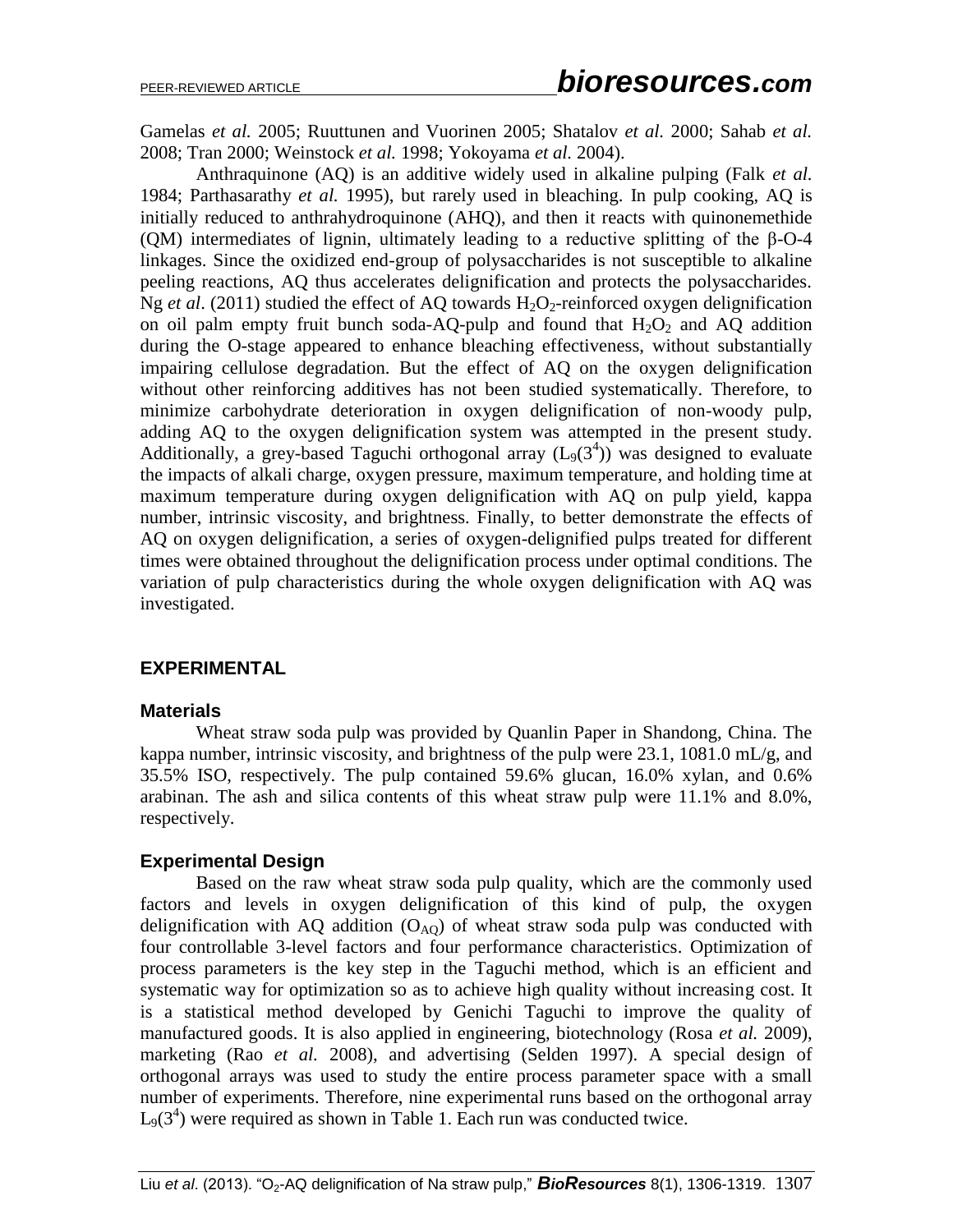## **Oxygen Delignification**

Twenty grams of wheat straw fibers (o. d. basis) were mixed with NaOH,  $H_2O$ ,  $AQ$ , and  $MgSO<sub>4</sub>$  in sealed plastic bags and transferred to a 1.5 L stainless steel autoclave equipped with a gas inlet. Then the air was replaced in the autoclave by oxygen to a predetermined pressure. After that, the 1.5 L stainless steel autoclave was placed into a 15 L rotary electric digester containing water (as a water-bath) to heat the 1.5 L stainless steel autoclave to the target temperature. The maximum temperature was held for the appointed time. After delignification, the pulp was washed with tap water, dewatered in a centrifuge, homogenized, and placed in sealed plastic bags to balance water for further analysis. The conventional oxygen delignification (O) was also conducted as the same steps of  $O_{AO}$  but without AQ addition.

### **Pulp Properties**

The pulp samples were analyzed by the TAPPI method T-236 om-99, T-203 cm-99, T-211 om-93, and T-245 cm-98 to establish pulp kappa number, α-cellulose, ash, and silica content, respectively. Intrinsic viscosity was determined by SCAN-CM 15:88, and brightness was measured according to ISO 2470. Sugars content was calculated by Laboratory Analytical Procedures from National Renewable Energy Laboratory (NREL) (Sluiter *et al.* 2008).

| - ישויי<br>,,,,,,,,,,,,,<br>∽∽…⊿<br>.<br>. .p.<br>>ישיי <i>ו</i> שי |                                  |                |                |                |                |        |        |        |        |                |        |
|---------------------------------------------------------------------|----------------------------------|----------------|----------------|----------------|----------------|--------|--------|--------|--------|----------------|--------|
| No.                                                                 |                                  |                | 1              | 2              | 3              | 4      | 5      | 6      | 7      | 8              | 9      |
| Four                                                                | A(%)                             |                | $\overline{2}$ | $\overline{2}$ | $\overline{2}$ | 3      | 3      | 3      | 4      | $\overline{4}$ | 4      |
| controllable                                                        | B (MPa)                          |                | 0.3            | 0.5            | 0.7            | 0.3    | 0.5    | 0.7    | 0.3    | 0.5            | 0.7    |
| 3-level                                                             | С<br>$(^{\circ}C)$               |                | 90             | 105            | 120            | 105    | 120    | 90     | 120    | 90             | 105    |
| factors                                                             | $D$ (min)                        |                | 60             | 85             | 110            | 110    | 60     | 85     | 85     | 110            | 60     |
|                                                                     | Yield                            | 1              | 83.0           | 85.9           | 88.0           | 85.9   | 87.8   | 85.9   | 81.3   | 87.3           | 83.8   |
|                                                                     | $(\%)$                           | $\overline{2}$ | 83.5           | 85.6           | 87.4           | 86.2   | 88.1   | 86.3   | 81.4   | 86.9           | 84.1   |
|                                                                     | Kappa                            | 1              | 17.3           | 12.7           | 11.0           | 11.1   | 9.4    | 12.5   | 7.6    | 12.4           | 9.5    |
|                                                                     | number                           | $\overline{2}$ | 17.9           | 13.1           | 9.7            | 9.9    | 9.0    | 13.3   | 6.2    | 11.5           | 8.6    |
|                                                                     | Intrinsic<br>viscosity<br>(mI/g) | 1              | 769.3          | 954.3          | 869.0          | 892.9  | 895.9  | 958.0  | 844.3  | 895.5          | 825.1  |
| Experimental<br>Results                                             |                                  | $\overline{2}$ | 745.2          | 941.2          | 888.2          | 918.1  | 909.7  | 937.0  | 828.3  | 911.6          | 914.8  |
|                                                                     | <b>Brightness</b><br>(% ISO)     | 1              | 37.3           | 45.0           | 48.8           | 47.1   | 49.0   | 42.8   | 54.0   | 43.7           | 48.6   |
|                                                                     |                                  | $\overline{2}$ | 37.7           | 43.9           | 49.8           | 46.0   | 49.7   | 43.9   | 54.9   | 44.6           | 49.0   |
|                                                                     | Residual                         | 1              | 11.8           | 10.6           | 9.3            | 11.2   | 10.7   | 12.6   | 10.7   | 12.9           | 12.4   |
|                                                                     | рH                               | 2              | 11.9           | 10.5           | 9.4            | 11.2   | 10.7   | 12.4   | 10.6   | 12.7           | 12.2   |
| S/N ratio <sup>a</sup>                                              | Yield                            |                | 38.40          | 38.66          | 38.86          | 38.70  | 38.89  | 38.70  | 38.21  | 38.80          | 38.48  |
|                                                                     | Kappa                            |                | $-24.$         | $-22.$         | $-20.$         | $-20.$ | $-19.$ | $-22.$ | $-16.$ | -21.           | $-19.$ |
|                                                                     | number                           |                | 91             | 22             | 32             | 45     | 30     | 18     | 81     | 56             | 11     |
|                                                                     | Intrinsic<br>viscosity           |                | 57.58          | 59.53          | 58.87          | 59.14  | 59.11  | 59.53  | 58.45  | 59.12          | 59.28  |
|                                                                     | <b>Brightness</b>                |                | 31.48          | 32.95          | 33.85          | 33.35  | 33.86  | 32.73  | 34.72  | 32.89          | 33.77  |

Table 1. O<sub>AQ</sub> – Stage of Wheat Straw Soda Pulp: Effect of Four 3-level Factors on Pulp Characteristics using Taguchi Experimental Design ( $L_9(3^4)$ 

\* The four controller factors of this  $O_{AQ}$  – stage of wheat straw soda pulp were A (alkali charge (odp, based on NaOH)),B (oxygen pressure), C (the maximum temperature), and D (holding time at the maximum temperature). The AQ and MgSO<sub>4</sub> amounts both were constant with  $0.05\%$  (odp), and the pulp concentration was maintained at 20%.

<sup>a</sup> S/N ratio was the signal to noise ratio. In this experiment, the S/N ratio of pulp yield, intrinsic viscosity and brightness were all the higher the better, but the S/N ratio of kappa number is the lower the better.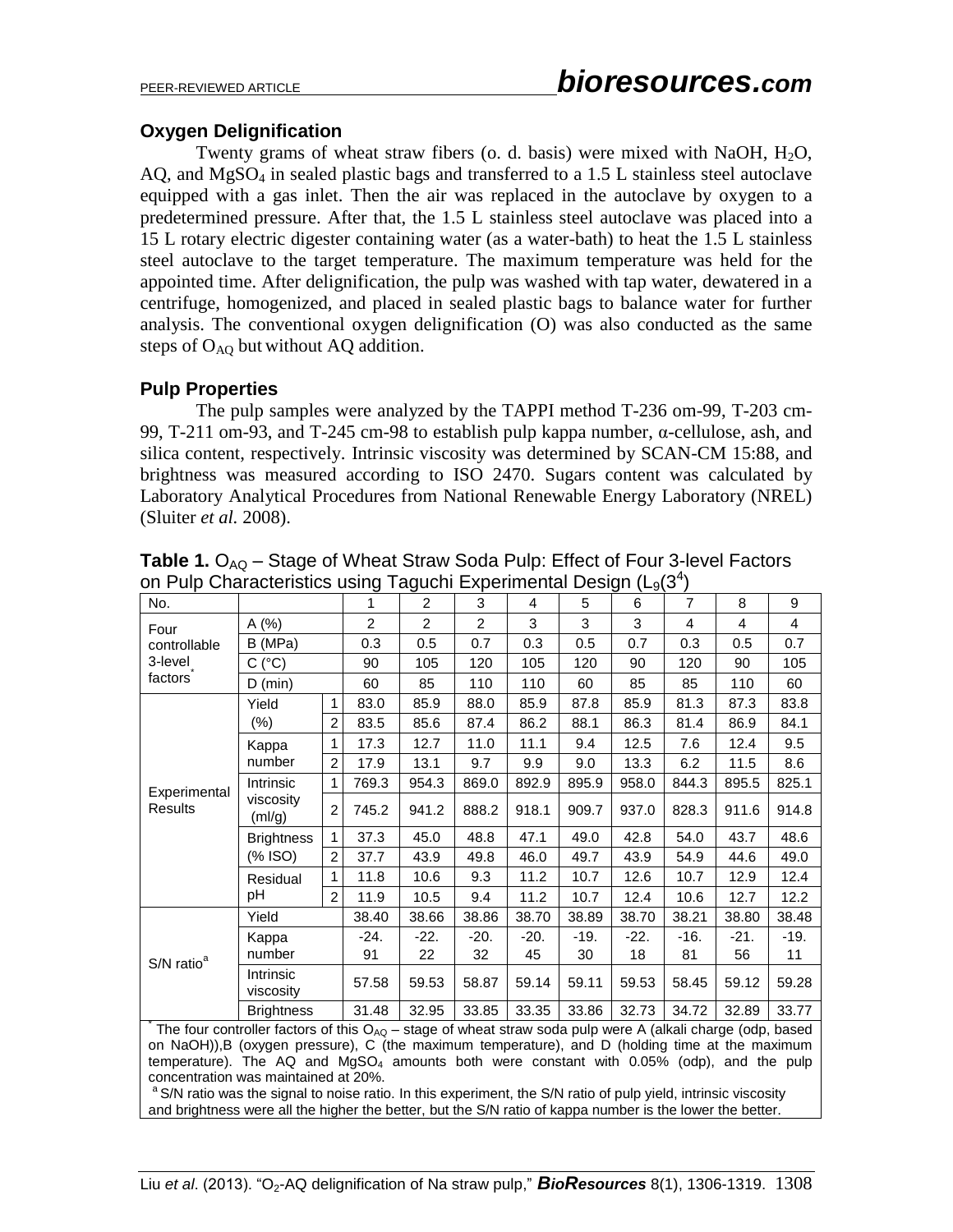## **RESULTS AND DISCUSSION**

#### **Determination of Optimal O<sub>AQ</sub> Parameters**

In this section, the use of the orthogonal array with the grey relational analysis for determining the optimal  $O_{AQ}$  parameters is reported step-by-step. Optimal parameters with considerations of multiple performance characteristics (pulp yield, kappa number, intrinsic viscosity, and brightness) were obtained and verified.

#### *Orthogonal array experiment and grey relational analysis*

The orthogonal experiment  $L_9(3^4)$  was conducted, and the results are shown in Table 1. A loss function was defined to calculate the deviation between the experimental value and the desired value. Taguchi recommends the use of the loss function to measure the performance characteristic deviation if further transformed into a signal-to-noise (S/N) ratio. Usually, there are three categories of performance characteristics in the analysis of the S/N ratio. That is, the lower the better (LB), the higher the better (HB), and the more nominal the better (NB) (Kuo and Su 2006; Kuo *et al.* 2007; Mavruz and Ogulata 2010). In this experiment, the S/N ratio of the pulp yield, intrinsic viscosity, and brightness were all calculated by the higher the better (HB) characteristic. However, a minimal kappa number was required, so that the S/N ratio of kappa number was calculated by the lower the better (LB) characteristic. The S/N ratio of these four quality characteristics and the mean S/N ratio of the i<sup>th</sup> level of factor F can be calculated by Eq. (1) and Eq. (2), where y refers to the measurement value, n refers to the total number of measurements  $(n = 2)$ , m is the number of level i in the orthogonal array factor column, and  $y_i$  is the S/N ratio produced on each i level row.

$$
HB:n = -10\log(1/n\sum y^{-2})
$$
  
LB:n = -10log(1/n\sum y^{2}) (1)

$$
\overline{F}_i = \frac{1}{m} \sum_{j=1}^m y_{ij} \tag{2}
$$

The S/N ratios of  $O_{AO}$  for each performance characteristic are also shown in Table 1. The average S/N values obtained for each experiment are presented in Table 2 for pulp yield, kappa number, intrinsic viscosity, and brightness. Regardless of the category of the performance characteristic, a larger S/N ratio corresponded to better performance, and ∆F was the main effect of each factor on each characteristic. As indicated in Table 2, among these four factors,  $\Delta F_Y$  of B (oxygen pressure) on pulp yield was 0.34, which was higher than that of A (alkali charge), C (maximum temperature), and D (holding time). Those values were 0.27, 0.04, and 0.25, respectively, indicating that B was the most important factor affecting pulp yield. The increase of B improved the dissolution of oxygen in alkali liquor, and then generated more hydroperoxy and hydroxyl radicals. These radicals not only reacted with lignin, but also degraded cellulose and hemicelluloses, resulting in a decline in pulp yield. The  $\Delta F_{Kn}$  of A, B, C, and D were 3.32, 0.49, 4.07, and 0.70, respectively. Thus, C and A had a much greater effect on the kappa number of delignified pulp after  $O_{AO}$ , and B had little impact on the pulp kappa number. As is well known, high temperature and the presence of alkali result in ionization of lignin-free phenolic hydroxyl groups and promote a reaction with oxygen, forming soluble acidic degradation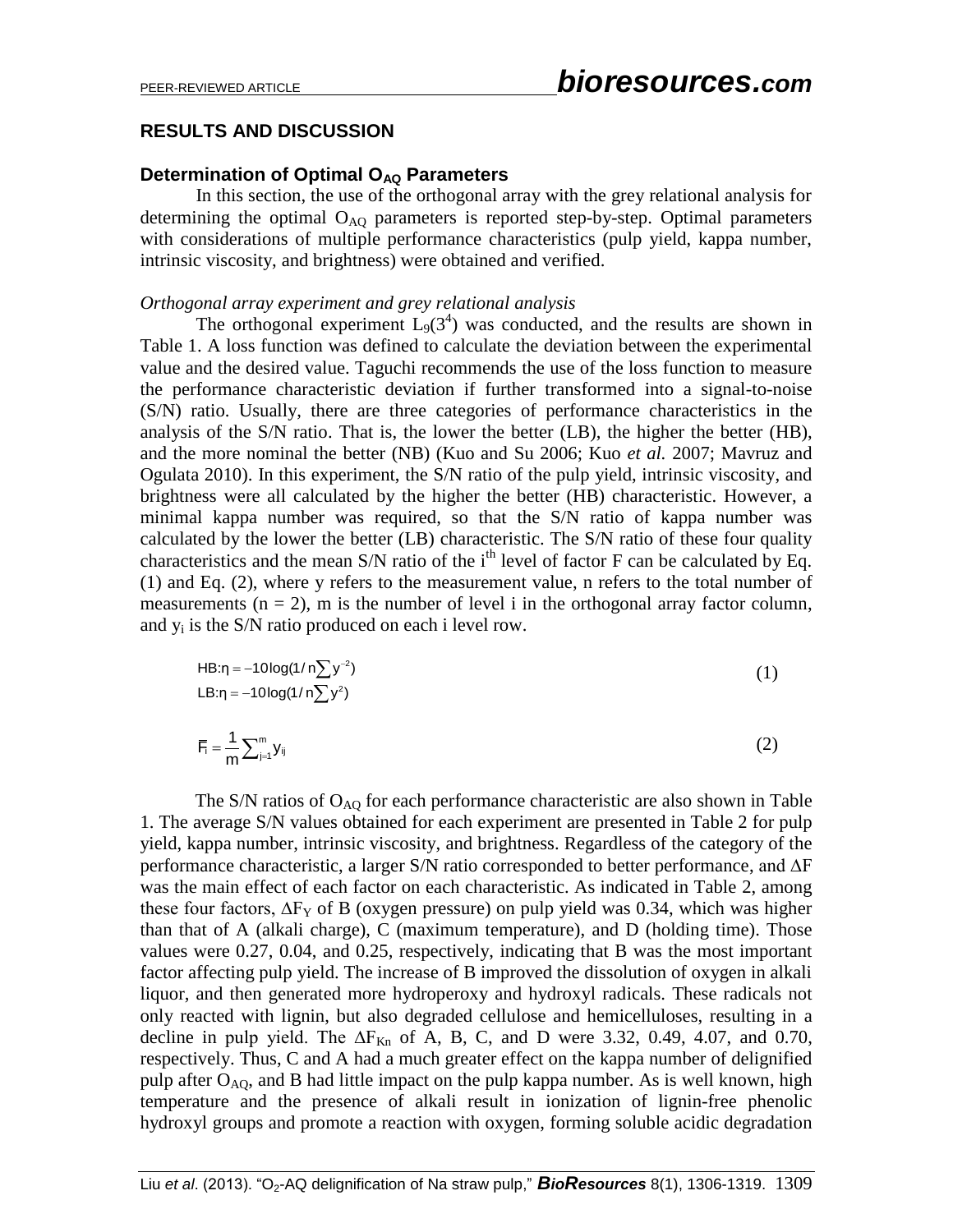lignin products (Duarte *et al.* 2001). Therefore, a high temperature and sufficient alkali should be employed in the O<sub>AO</sub> process. The  $\Delta F_V$  of B was 0.86, in contrast to A, C, and D (0.60, 0.52, and 0.51, respectively), which revealed that B affected pulp intrinsic viscosity significantly. As mentioned above, an increase of B, A, C, and D could lead to more extensive degradation of lignin, which could increase the proportion of cellulose, improving the intrinsic viscosity. If these parameters increased excessively, the carbohydrates would degrade rapidly. In addition, C was of greater significance to the pulp brightness than the other three characteristics. Its  $\Delta F_B$  was 1.77. A, D, and B followed with values of 1.03, 0.43, and 0.27. D and B showed relatively insignificant effects on pulp brightness.

| $O$ $\alpha$ $O$ $\alpha$ $O$ $\alpha$ $O$ $\alpha$ $O$ $\alpha$ $O$ |                           |                          |          |             |          |  |  |  |
|----------------------------------------------------------------------|---------------------------|--------------------------|----------|-------------|----------|--|--|--|
|                                                                      |                           | Average S/N <sup>b</sup> |          |             |          |  |  |  |
|                                                                      |                           | Alkali                   | Oxygen   | Maximum     | Holding  |  |  |  |
|                                                                      |                           | charge                   | pressure | temperature | time     |  |  |  |
|                                                                      |                           | A                        | B        | С           | D        |  |  |  |
|                                                                      | Level 1                   | 38.64                    | 38.44    | 38.63       | 38.59    |  |  |  |
| Yield                                                                | Level <sub>2</sub>        | 38.76                    | 38.78    | 38.61       | 38.53    |  |  |  |
|                                                                      | Level 3                   | 38.49                    | 38.68    | 38.65       | 38.78    |  |  |  |
|                                                                      | $\Delta F_{Y}^{a}$        | 0.27                     | 0.34     | 0.04        | 0.25     |  |  |  |
|                                                                      | Level 1                   | $-22.48$                 | $-20.72$ | $-22.88$    | $-21.10$ |  |  |  |
| Kappa                                                                | Level 2                   | $-20.64$                 | $-21.03$ | $-20.59$    | $-20.40$ |  |  |  |
| number                                                               | Level 3                   | $-19.16$                 | $-20.54$ | $-18.81$    | $-20.78$ |  |  |  |
|                                                                      | $\Delta F_{Kn}^{\quad a}$ | 3.32                     | 0.49     | 4.07        | 0.70     |  |  |  |
|                                                                      | Level 1                   | 58.66                    | 58.39    | 58.80       | 58.66    |  |  |  |
| Intrinsic                                                            | Level 2                   | 59.26                    | 59.25    | 59.32       | 59.17    |  |  |  |
| viscosity                                                            | Level 3                   | 58.95                    | 59.23    | 58.81       | 59.04    |  |  |  |
|                                                                      | $\Delta F_v^a$            | 0.60                     | 0.86     | 0.52        | 0.51     |  |  |  |
|                                                                      | Level 1                   | 32.76                    | 33.18    | 32.37       | 33.04    |  |  |  |
| <b>Brightness</b>                                                    | Level 2                   | 33.32                    | 33.24    | 33.36       | 33.47    |  |  |  |
|                                                                      | Level 3                   | 33.79                    | 33.45    | 34.14       | 33.37    |  |  |  |
|                                                                      | $\Delta F_B^a$            | 1.03                     | 0.27     | 1.77        | 0.43     |  |  |  |
| $\overline{\phantom{a}}$                                             |                           |                          |          |             |          |  |  |  |

**Table 2.** Average Signal to Noise Ratio  $(S/N)$  of  $L_9(3^4)$  for Each Pulp Characteristic after  $O_{\text{AO}}$ 

<sup>a</sup>∆F was the subtraction of the maximum and the minimum average S/N of the [corresponding](app:ds:corresponding) pulp characteristic. The higher the ∆F, the greater the impact of the factor on this pulp characteristic.

 $b$  Average S/N ratio was the mean signal to noise ratio of the i<sup>th</sup> level of factor A, B, C or D. And a larger average S/N ratio corresponded to better performance.

As previously stated, a larger S/N ratio corresponds to a better performance characteristic. Therefore, optimal levels of the process parameters were the levels with the highest S/N ratio. However, optimization of the four oxygen-delignified pulp characteristics was not straightforward, like optimization of a single performance characteristic. A higher S/N ratio for one performance characteristic might correspond to a lower S/N ratio for another performance characteristic. As a result, the overall evaluation of the S/N ratio was required for the optimization of multiple performance characteristics. To solve this problem, the grey relational analysis was adopted.

In the grey relational analysis, data preprocessing was first performed in order to normalize the raw data for analysis. The linear normalization of the experimental results for  $O_{AO}$  pulp yield, kappa number, intrinsic viscosity, and brightness, shown in Table 1, was performed in the range between 0 and 1, which was also called the grey relational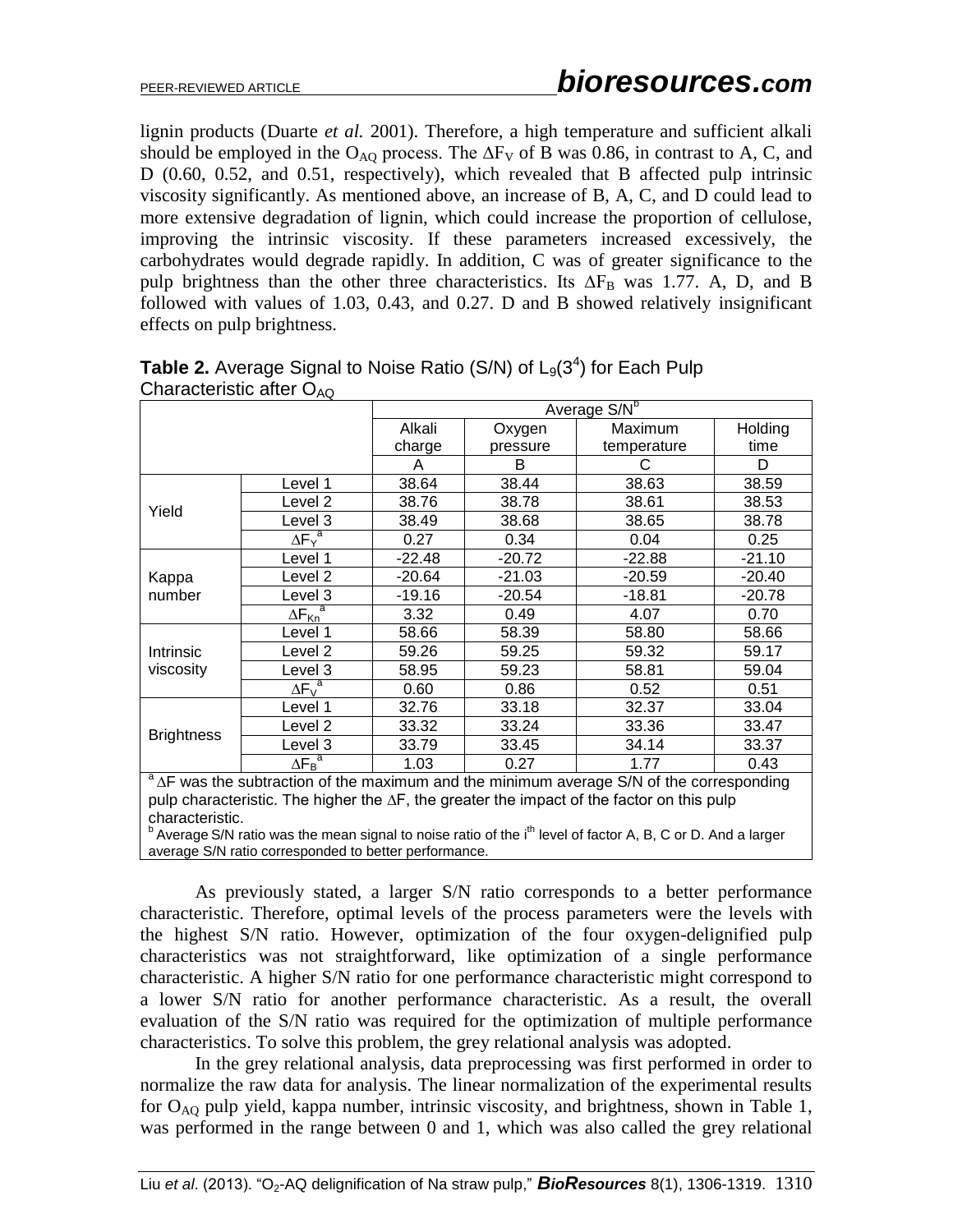generating. The normalized experimental results  $x_{ij}$  could be calculated by Eq. (3), where  $y_{ii}$  stands for the  $i<sup>th</sup>$  experimental results in the  $j<sup>th</sup>$  experiment. The results are shown in Table 3. Basically, a larger normalized result corresponds to better performance, and the best normalized results should be equal to one.

$$
x_{ij} = \frac{y_{ij} - \min y_{ij}}{\max y_{ij} - \min y_{ij}}
$$
 (3)

Next, the grey relational coefficient was calculated to express the relationship between the ideal and actual normalized experimental results. The grey relational coefficient  $\xi_{ij}$  can be expressed as Eq. (4), where  $x_i^0$  is the ideal normalized result for the  $i<sup>th</sup>$  performance characteristic and  $\zeta$  is the distinguishing coefficient, which was defined in the range  $0 \le \zeta \le 1$ .

$$
\xi_{ij} = \frac{\text{minmin} \left| \mathbf{x}_i^0 - \mathbf{x}_{ij} \right| + \zeta \text{maxmax} \left| \mathbf{x}_i^0 - \mathbf{x}_{ij} \right|}{\left| \mathbf{x}_i^0 - \mathbf{x}_{ij} \right| + \zeta \text{maxmax} \left| \mathbf{x}_i^0 - \mathbf{x}_{ij} \right|}
$$
(4)

Next, the grey relational grade was computed by averaging the gray relational coefficient corresponding to each performance characteristic. The overall evaluation of the multiple performance characteristics was based on the grey relational grade, which can be determined via Eq. (5), where  $\gamma_i$  is the grey relational grade for the j<sup>th</sup> experiment and m is the number of performance characteristics. The results are also listed in Table 3. A higher grey relational grade means that the corresponding experimental result is closer to the ideally normalized value. Experiment No. 5 had the best multiple performance characteristics among the 9 experiments because of having the highest grey relational grade (0.693), as shown in Table 3. In other words, optimization of the complicated multiple performance characteristics can be converted into optimization of a single grey relational grade.

$$
\gamma_j = \frac{1}{m} \sum_{i=1}^{m} \xi_{ij} \tag{5}
$$

| No.                               |                               | 1     | $\overline{2}$ | 3     | $\overline{4}$ | 5     | 6     | 7     | 8     | 9     |
|-----------------------------------|-------------------------------|-------|----------------|-------|----------------|-------|-------|-------|-------|-------|
| Normalized<br>results             | Yield                         | 0.71  | 0.33           | 0.05  | 0.28           | 0.00  | 0.27  | 1.00  | 0.14  | 0.60  |
|                                   | Kappa<br>number               | 0.00  | 0.33           | 0.57  | 0.55           | 0.69  | 0.34  | 1.00  | 0.41  | 0.72  |
|                                   | Intrinsic<br>viscosity        | 1.00  | 0.00           | 0.34  | 0.20           | 0.22  | 0.00  | 0.56  | 0.21  | 0.13  |
|                                   | <b>Brightness</b>             | 1.00  | 0.54           | 0.27  | 0.42           | 0.26  | 0.61  | 0.00  | 0.56  | 0.29  |
| Grey<br>relational<br>coefficient | Yield                         | 0.413 | 0.602          | 0.918 | 0.639          | 1.000 | 0.647 | 0.333 | 0.784 | 0.453 |
|                                   | Kappa<br>number               | 1.000 | 0.601          | 0.469 | 0.476          | 0.419 | 0.598 | 0.333 | 0.547 | 0.411 |
|                                   | <b>Intrinsic</b><br>viscosity | 0.333 | 1.000          | 0.597 | 0.710          | 0.698 | 0.997 | 0.473 | 0.701 | 0.791 |
|                                   | <b>Brightness</b>             | 0.333 | 0.479          | 0.652 | 0.543          | 0.655 | 0.450 | 1.000 | 0.470 | 0.631 |
| Grey relational grade             |                               | 0.520 | 0.670          | 0.659 | 0.592          | 0.693 | 0.673 | 0.535 | 0.626 | 0.571 |

**Table 3.** Data Preprocessing and Grey Relational Grade for each Experiment of  $L_9(3^4)$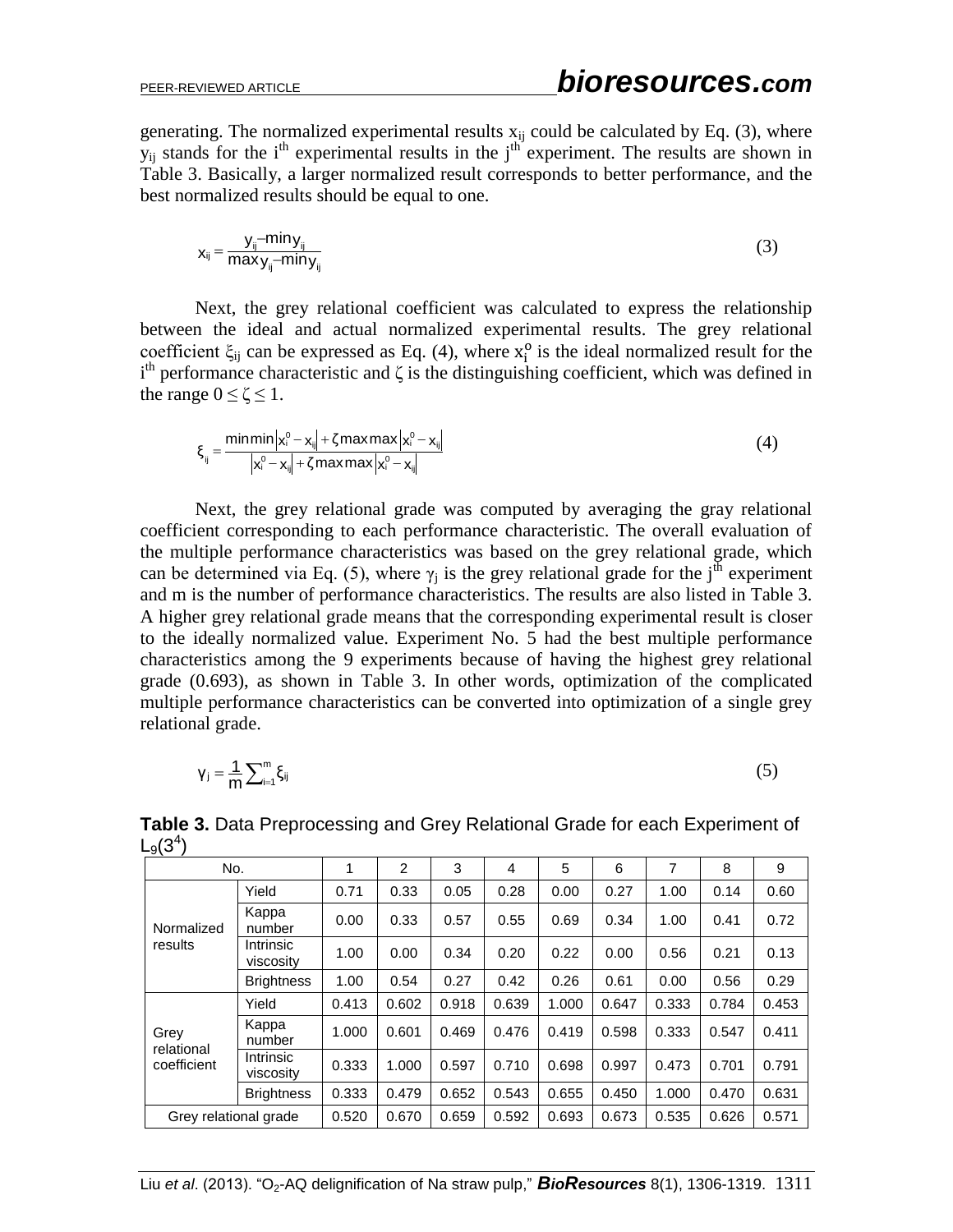It was then possible to separate the effect of each parameter on the grey relational grade at different levels. The average of the grey relational grade for each parameter level can be computed, and all the results were summarized and shown in Fig. 1. Basically, the larger the grey relational grade, the better the multiple performance characteristics. The optimal parameters combination was A2B2C3D2, which obtained the highest grey relational grade. This means that the  $O_{AO}$  pulp with the highest pulp yield, intrinsic viscosity, brightness, and lowest kappa number could be obtained under these optimal  $Q_{AO}$  conditions. Among these four parameters, the order of relative importance affecting pulp characteristics was  $B > A > D > C$ , which could be acquired from the ∆G of four factors.



## Fig. 1. Grey relational grade graph of  $L_9(3^4)$

\* A, B, C, and D are alkali charge, oxygen pressure, maximum temperature, and holding time at maximum temperature, respectively. 1, 2, and 3 mean the three levels of these four factors. The dashed line is the total mean value of the grey relational grade (0.615). ∆G was the effect of each parameter on the grey relational grade and it was the subtraction of the maximum and minimum grey relational grade of each factor.

Total mean value of the grey relational grade of the  $L_9(3^4)$  = 0.615 Predicted grey relational grade using the optimal  $O_{AQ}$  parameters = 0.724

#### *Analysis of variance*

The purpose of variance (ANOVA) analysis was to investigate the influence of  $O<sub>AO</sub>$  parameters on the performance characteristics. This was accomplished by separating the total variability of the grey relational grades, which was measured by the sum of the squared deviations from the total mean of the grey relational grade, into contributions by each parameter and the error. First, the total sum of the squared deviations  $(SS_T)$  from the total mean of the grey relational grade  $(\gamma_m)$  could be calculated by Eq. 6, where p is the number of experiments in the orthogonal array and  $\gamma_i$  is the mean of the grey relational grade for the  $i<sup>th</sup>$  experiment.

$$
SS_{T} = \sum_{j=1}^{p} (\gamma_{j} - \gamma_{m})^{2}
$$
 (6)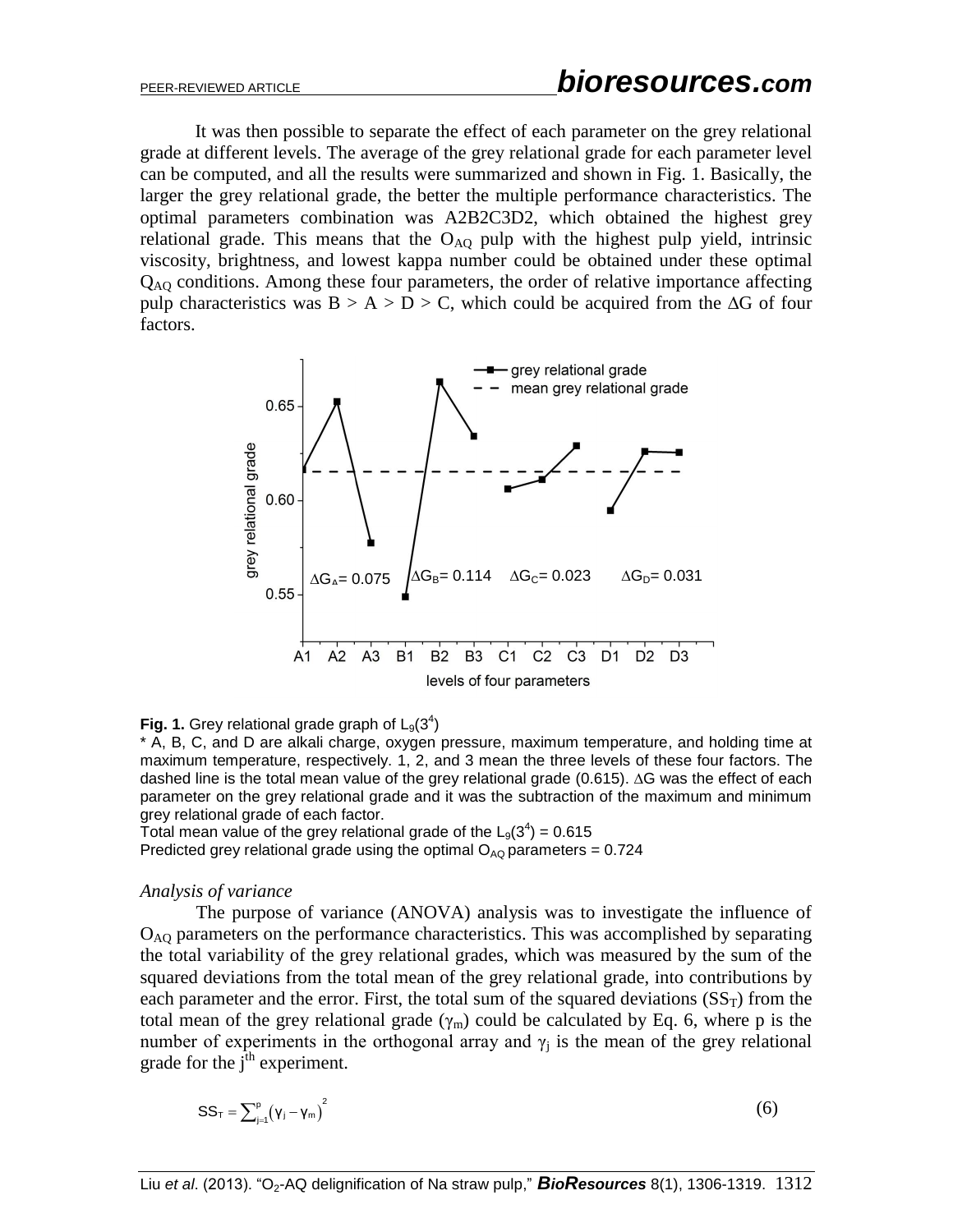The total sum of the squared deviations  $(SS<sub>T</sub>)$  was separated into two sources: the sum of the squared deviations  $(SS_d)$  due to each  $O_{AQ}$  parameter and the sum of the squared error  $(SS_e)$ . The percentage contribution by each of the parameters in the total sum of the squared deviations  $(SS_T)$  could be used to evaluate the importance of the  $O_{AO}$ parameter change on the performance characteristic. In addition, Fisher's F-test (IIo *et al.* 2012) could also be used to determine which parameter had a significant effect on the performance characteristics. Usually, a change of the parameter has a significant effect on the performance characteristics when F is large.

ANOVA results (Table 4) indicated that B was the most important  $O_{AO}$  parameter affecting the multiple performance characteristics. The second one was A, followed by C and D. Based on the above discussion, the optimal parameters were A2B2C3D2, which was the same as those obtained in grey relational grade analysis.

| Symbol | Oxygen<br>delignification<br>parameters | Degree of<br>freedom | Sum of<br>square | Mean<br>square | F      | Contribution<br>$(\% )$ |
|--------|-----------------------------------------|----------------------|------------------|----------------|--------|-------------------------|
| A      | Alkali charge                           | 2                    | 0.009            | 0.004          | 9.885  | 26.19                   |
| B      | Oxygen<br>pressure                      | $\overline{2}$       | 0.021            | 0.011          | 24.620 | 65.23                   |
| С      | Maximum<br>temperature                  | 2                    | 0.001            |                |        | 2.65                    |
| D      | Holding time                            | 2                    | 0.002            | 0.001          | 2.237  | 5.93                    |
|        | Error                                   | 2                    | 0.0009           | 0.0004         |        |                         |
|        | Total                                   | 8                    |                  |                |        |                         |

**Table 4.** Variance Analysis Results of  $L_9(3^4)$ 

#### *Conformation tests*

Once the optimal levels of the  $O_{AO}$  parameters were selected, the final step was to predict and verify the improvement of the performance characteristics using the optimal level of the parameters. The estimated grey relational grade using the optimal  $O_{AO}$ parameters can be calculated according to Eq. (7), where  $\gamma_m$  is the total mean of the grey relational grade of  $L_9(3^4)$ ,  $\overline{y}$  is the mean of the grey relational grade at the optimal level, and q is the number of  $O_{AO}$  parameters that significantly affects the multiple performance characteristics.

$$
\widehat{\gamma} = \gamma_m + \sum_{i=1}^{q} (\overline{\gamma} + \gamma_m) \tag{7}
$$

Using this equation, the predicted grey relational grade using the optimal  $O_{AO}$ parameters was then obtained, and shown in Fig. 1. A confirmation experiment was performed using the optimal  $O_{AO}$  parameters, and the results obtained are shown in Table 5. Meanwhile, the O-stage was also conducted under the same experimental conditions to the optimal O<sub>AO</sub>-stage (0.3% alkali charge with 0.5 MPa oxygen pressure at  $120^{\circ}$ C for 85 min)), but just without AQ addition. The grey relational grade of the confirmation experiment was 0.707, which was close to predicted grey relational grade (0.724). Most importantly, it was higher than the largest grey relational grade (0.693, experiment No. 5 in Table 3) in the  $L_9(3^4)$  experiments. It was clearly shown that the multiple performance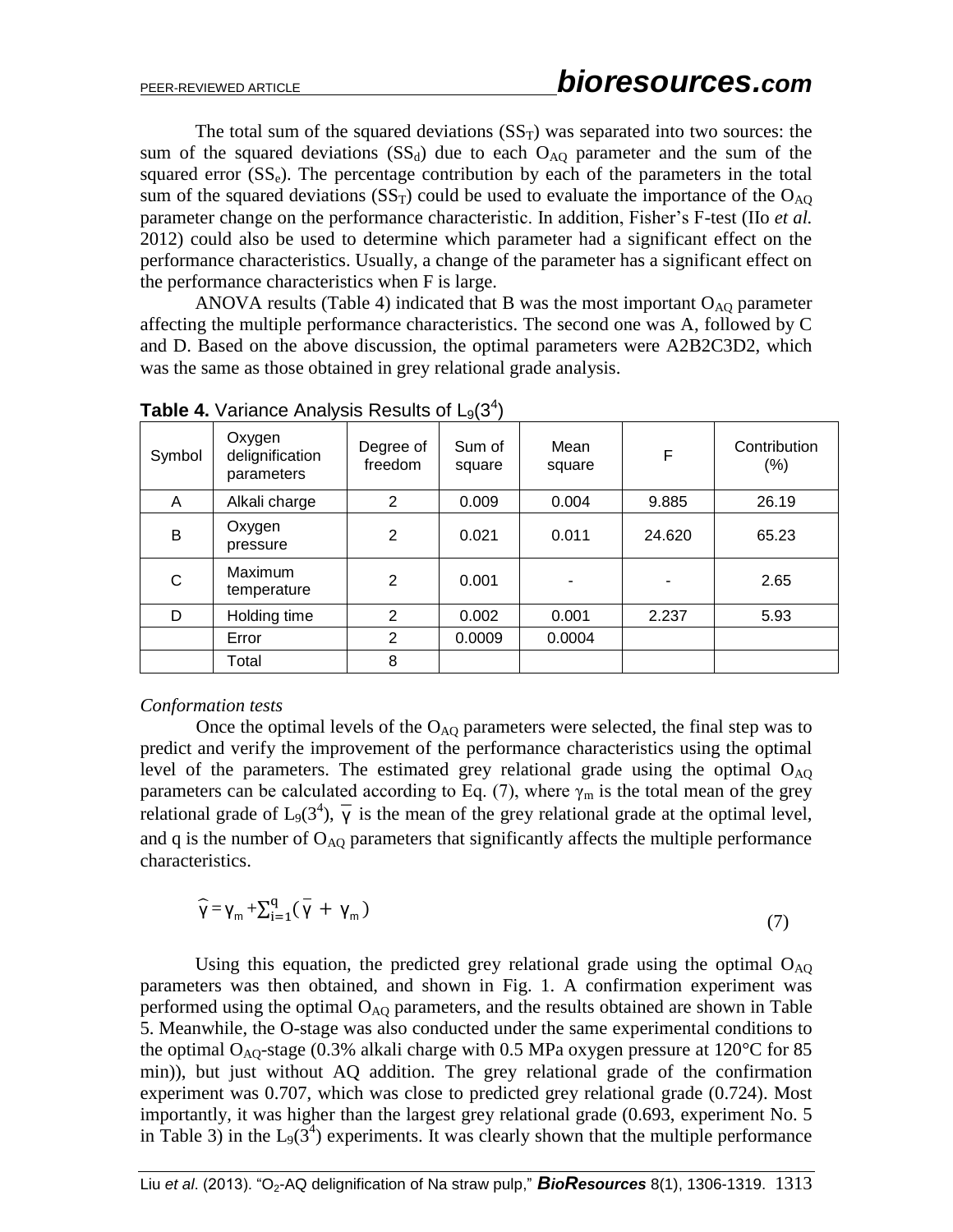characteristics in the  $O_{AQ}$  process were greatly improved by this study and the results of the confirmation test were better than those presented in Table 1.

| Pulp<br>Properties | Yield<br>(% )  | Kappa<br>number  | Intrinsic Viscosity<br>(mL/g) | <b>Brightness</b><br>$(% \mathcal{L}_{0})$ (% ISO) | <b>Grey Relational</b><br>Grade |
|--------------------|----------------|------------------|-------------------------------|----------------------------------------------------|---------------------------------|
| $O_{AQ}^a$         | $87.6 \pm 0.2$ | $8.8 \pm 0.2$    | $912.5 \pm 4.9$               | $51.5 \pm 0.4$                                     | 0.707                           |
| O <sup>b</sup>     | $85.4 \pm 0.3$ | $8.9 \pm 0.1$    | $906.3 \pm 8.8$               | $52.2 \pm 0.3$                                     | 0.626                           |
| No.                | Ash<br>$(\% )$ | Glucan<br>$(\%)$ | Xylan<br>$(\% )$              | Araban<br>(%)                                      |                                 |
| $O_{AQ}^a$         | $7.1 \pm 0.1$  | $63.0 \pm 0.1$   | $16.4 \pm 0.3$                | $0.9 \pm 0.1$                                      |                                 |
| O <sup>b</sup>     | $7.1 \pm 0.1$  | $62.7 \pm 0.2$   | $15.7 \pm 0.2$                | $0.6 \pm 0.1$                                      |                                 |

**Table 5.** The Results of the Confirmation Test in Optimal Conditions

 $*$  Other conditions were constant with pulp concentration of 20% (odp), MgSO<sub>4</sub> amount of 0.5% (odp), and AQ amount of 0.05% (odp).

a oxygen delignification with 0.05% (odp) amount of AQ addition.

**b** conventional oxygen delignification without AQ addition.

As seen in Table 5, compared with O-stage, the pulp yield of the  $O_{AO}$ -stage increased 2.2%. The glucan, xylan, and araban contents increased as well, but the kappa number, intrinsic viscosity, and brightness were close to the value obtained for O-stage. Therefore, the pulp obtained after  $O_{AO}$  had the same kappa number as O-stage but higher yield, glucan, xylan, and araban contents. The intrinsic viscosity and brightness of pulp also remained at a high level.

## **Pulp Characteristics Variation of OAQ Wheat Straw Soda Pulp**

The variation of pulp characteristics during  $O_{AO}$  was investigated. As shown in Table 6,  $O_{AO}$  and O were all conducted under the optimal conditions and the delignified pulps were obtained at different times. Their characteristics are presented in Fig 2 (a)-(f).

| No.                                                                                                     | Alkali charge<br>$(\% )$ | Oxygen pressure<br>(MPa) | Maximum temperature<br>(°C) | Holding<br>time/reaction time<br>(min) |  |  |  |
|---------------------------------------------------------------------------------------------------------|--------------------------|--------------------------|-----------------------------|----------------------------------------|--|--|--|
|                                                                                                         | 3                        | 0.5                      | 105                         | 0/40                                   |  |  |  |
| 2                                                                                                       | 3                        | 0.5                      | 120                         | 0/52                                   |  |  |  |
| 3                                                                                                       | 3                        | 0.5                      | 120                         | 30/82                                  |  |  |  |
| $\overline{4}$                                                                                          | 3                        | 0.5                      | 120                         | 60/112                                 |  |  |  |
| 5                                                                                                       | 3                        | 0.5                      | 120                         | 90/142                                 |  |  |  |
| 6                                                                                                       |                          | 0.5                      | 120                         | 120/172                                |  |  |  |
| * Other conditions were constant with pulp concentration of 20% (odp), MgSO <sub>4</sub> amount of 0.5% |                          |                          |                             |                                        |  |  |  |

**Table 6.** Oxygen Delignification with Different Holding Times at the Maximum **Temperature** 

 $\mid$  (odp), and AQ amount of 0.05% (odp) in O<sub>AQ</sub>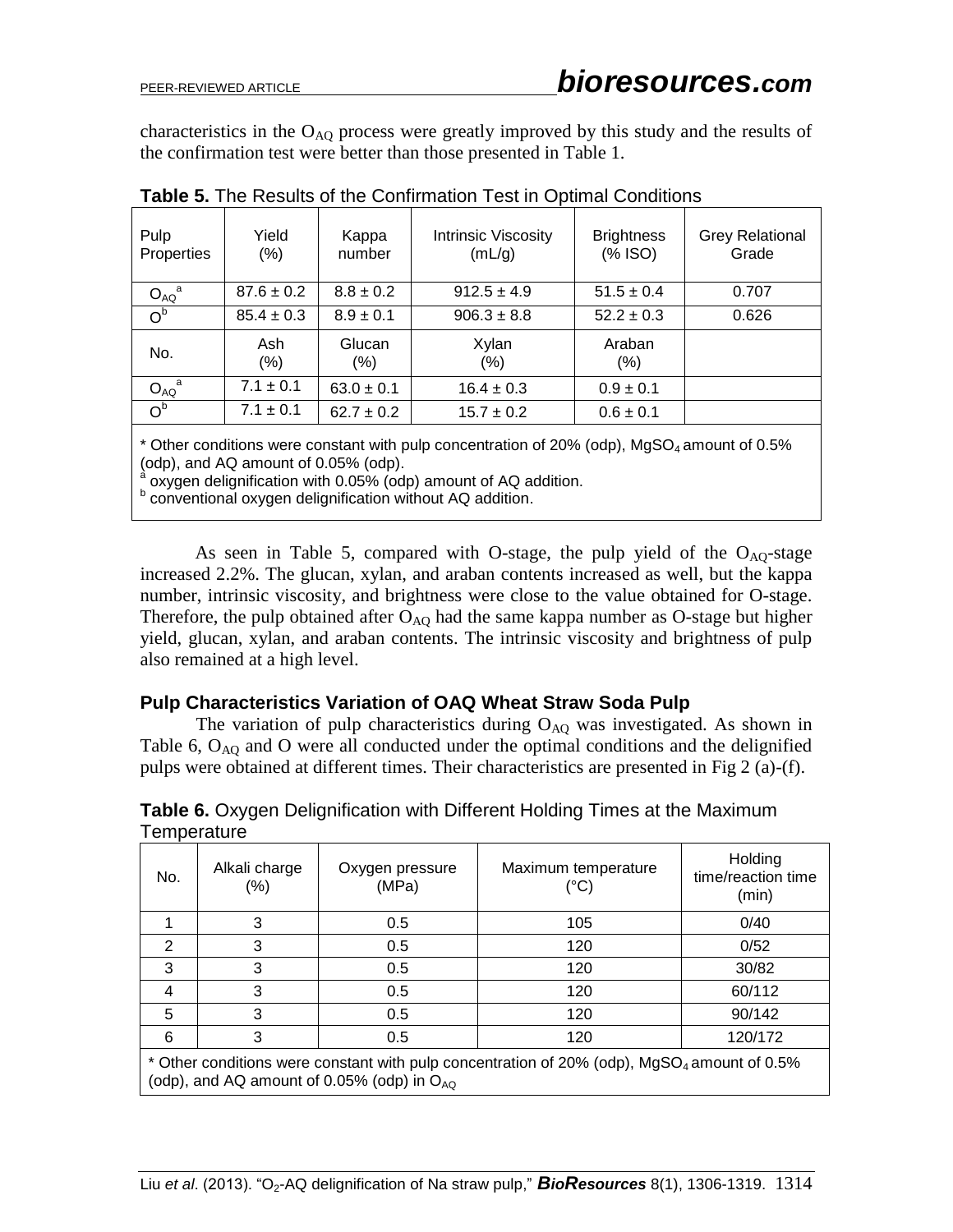In Fig. 2, the pulp yield, kappa number, viscosity, holocellulose, and  $\alpha$ -cellulose decreased, while brightness increased with reaction time, which were caused by delignification and carbohydrate degradation throughout the whole process. The process can be divided into three stages. During the initial stage (0 to 40 min), as the temperature was raised from room temperature to 105  $^{\circ}$ C, the pulp kappa number decreased from 23.1 to 18.3 (O) and 17.2 ( $O_{AO}$ ), and the holocellulose dropped slightly from 82.6% to 81.0% (O) and 82.4%  $(O_{AO})$ . These results mean that a higher temperature, higher oxygen pressure, and greater alkali charge could lead to faster delignification, followed by slight degradation of carbohydrate, which also resulted in an increase of brightness and elevation of intrinsic viscosity. However, the degradation of carbohydrate during  $O_{AQ}$  was milder than O. In the second stage (40 to 115 min), the pulp yield, kappa number, intrinsic viscosity, holocellulose, and α-cellulose contents decreased dramatically and the pulp brightness rose significantly. These findings indicated that the rise of temperature and extension of reaction time promoted the severe degradation of lignin and carbohydrate. The degradation of lignin and carbohydrate in the first two stages consumed most of the alkali. There were also substantial acid substances generated that came from the alkaline degradation of carbohydrate, ester bonds broken between lignin and carbohydrate, and the hydrolyzation of uronic acid substitutions and acetyl groups on hemicelluloses, so the pH decreased dramatically in the first two stages. In the last stage (115 to 175 min), almost all the residual lignin consisted of nonphenolic lignin units that cannot be removed in an oxygen delignification process. Additionally, there was not enough alkali in these oxygen delignification systems to react with the residual lignin and carbohydrate. Hence, the pulp characterizations did not vary greatly in the last stage, although the reaction time was prolonged.

It was interesting that the pulp yield, holocellulose, and  $\alpha$ -cellulose of the six  $O_{AO}$ pulps were higher than the corresponding values for the six O pulps. On the other hand, the kappa number and intrinsic viscosity were close in value at the same reaction time. AQ in oxygen delignification could protect the carbohydrate, but it did not enhance delignification. Generally, the catalytic effects of AQ in alkaline pulping are reasonably well understood as a result of extensive research conducted by numerous investigations. AQ can enhance carbohydrate stabilization and the pulp yield, and the AHQ intermediate generated in the process can enhance delignification, leading to a decrease in kappa number (Falk *et al.* 1984; Parthasarathy *et al.* 1995). However, the addition of AQ during oxygen delignification improved the pulp yield, but it did not enhance delignification, which is different from what has been observed in alkaline digesting. In  $O<sub>AQ</sub>$ , AQ is reduced to AHQ through oxidation of the cellulose or hemicelluloses-reducing end group, and the pulp yield improves. AHQ may be readily oxidized in the presence of strong oxidants, especially hydroxyl radicals  $(OH)$  generated through a step-wise reduction of oxygen. Hence, the added AQ in the system might act as a hydroxyl radical scavenger and reduce cellulose or hemicelluloses degradation as a result of the ability of the hydroxyl radical to attack both lignin and cellulose unselectively. Thus, the positive effect of AQ on delignification was diminished. The oxidation of cellulose-reducing end groups by AQ to alkali-stable aldonic acid groups will also retard the further end group peeling reaction (Leh *et al.* 2008). The results indicated that AQ addition in oxygen delignification, even though it did not promote delignification, might counteract the negative effect on pulp yield.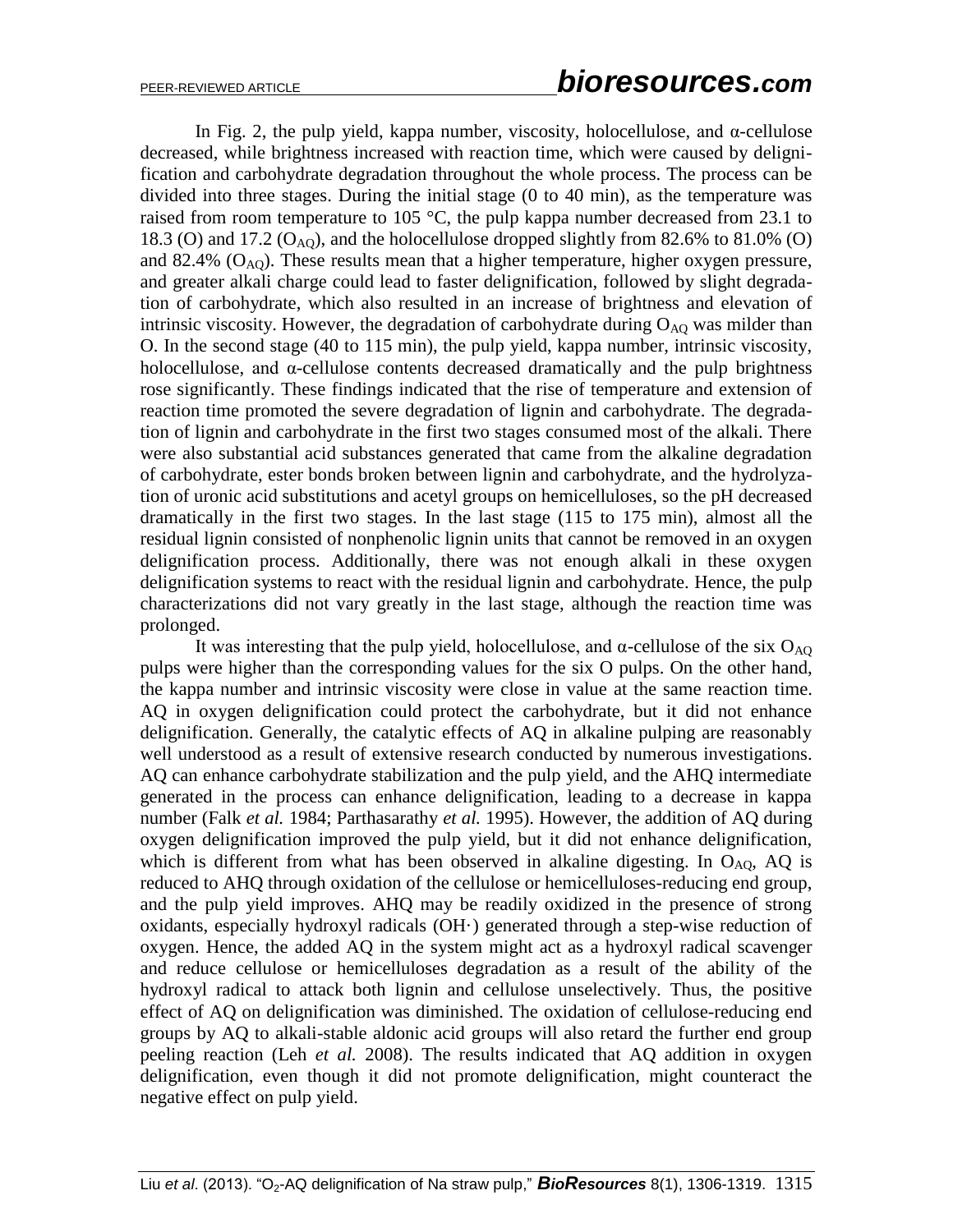

**Fig. 2.** The characteristics of oxygen-delignified pulp under optimal conditions with different reaction times

Note:  $O_{AQ}$  means oxygen delignification with 0.05% (odp) AQ addition; O means conventional oxygen delignification without AQ addition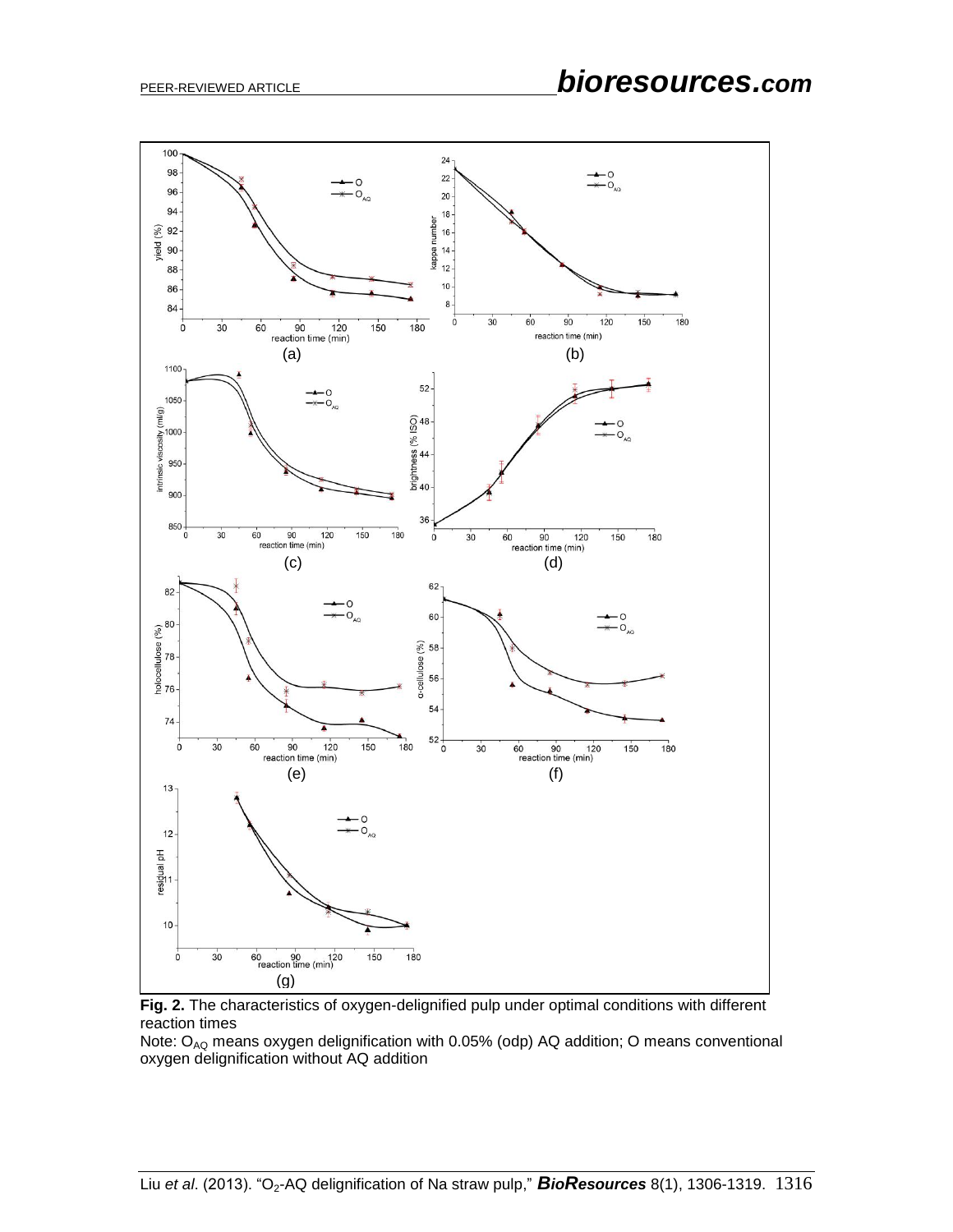## **CONCLUSIONS**

- 1. The effects of four factors on an oxygen-anthraquinone stage  $(O_{AQ})$  for bleaching of wheat straw soda pulp and the optimal parameters were determined using the Taguchi method with grey relational analysis. Oxygen pressure had the greatest impact on pulp yield and viscosity but little impact on kappa number and brightness. While the maximum temperature had a marked effect on kappa number and brightness, it had little effect on yield. In addition, holding time at the maximum temperature had little effect on intrinsic viscosity.
- 2. Compared with an oxygen stage  $(O)$ , the pulp yield of  $O_{AO}$  increased by 2.2%, while the kappa number, intrinsic viscosity, and brightness were close to O when the raw pulp was treated by 3% alkali charge with 0.5 MPa oxygen pressure at 120 °C for 85 min.
- 3. In  $O_{AO}$ , anthraquinone (AQ) might act as a hydroxyl radical scavenger and reduce cellulose or hemicelluloses degradation because a hydroxyl radical is able to attack both lignin and cellulose unselectively. Hence, the addition of AQ during oxygen delignification could improve the pulp yield, but not enhance delignification, which was different from the effect of AQ addition in alkaline digesting.

## **ACKNOWLEDGMENTS**

The authors are grateful for the support of Jiangsu Provincial Graduate Student Innovation Research Project (CXLX11\_0529), the Doctorate Fellowship Foundation of Nanjing Forestry University, PAPD of Jiangsu Higher Education Institutions, and National College Students Innovative Training Program. Furthermore, we are grateful for Dr. Zhiguo Wang and Dr. Pu Ma for polishing this article.

## **REFERENCES CITED**

- Bajpai, P. (1999). "Application of enzymes in the pulp and paper industry," *Biotechnol. Progr.* 15(2), 147-157.
- Chen, S. L., and Lucia, L. A. (2002). "Fundamental insight into the mechanism of oxygen delignification of kraft pulps. II. Application of surfactants," *Cellul. Chem. Technol.*  36(5-6), 495-505.
- Chen, Y. M., Wang, Y., Wan, J. Q., and Ma, Y. W. (2010). "Crystal and pore structure of wheat straw cellulose fiber during recycling," *Cellulose* 17(2), 329-338.
- China Paper Association (2012). "Annual report 2011 of China paper industry," *China Paper Newsletter* 6, 09-19.
- Diaz, M. J., Eugenio, M. E., Lopez, F., Ariza, J., and Vidal, T. (2006). "Influence of the pulping and TCF bleaching operating conditions on the properties of pulp and paper obtained from olive tree residues," *Cellul. Chem. Technol.* 40(3-4), 237-242.
- Duarte, A. P., Robert, D., and Lachenal, D. (2001). "*Eucalyptus globulus* kraft pulp residual lignin. Part 2. Modification of residual lignin structure in oxygen bleaching," *Holzforschung* 55(6), 645-651.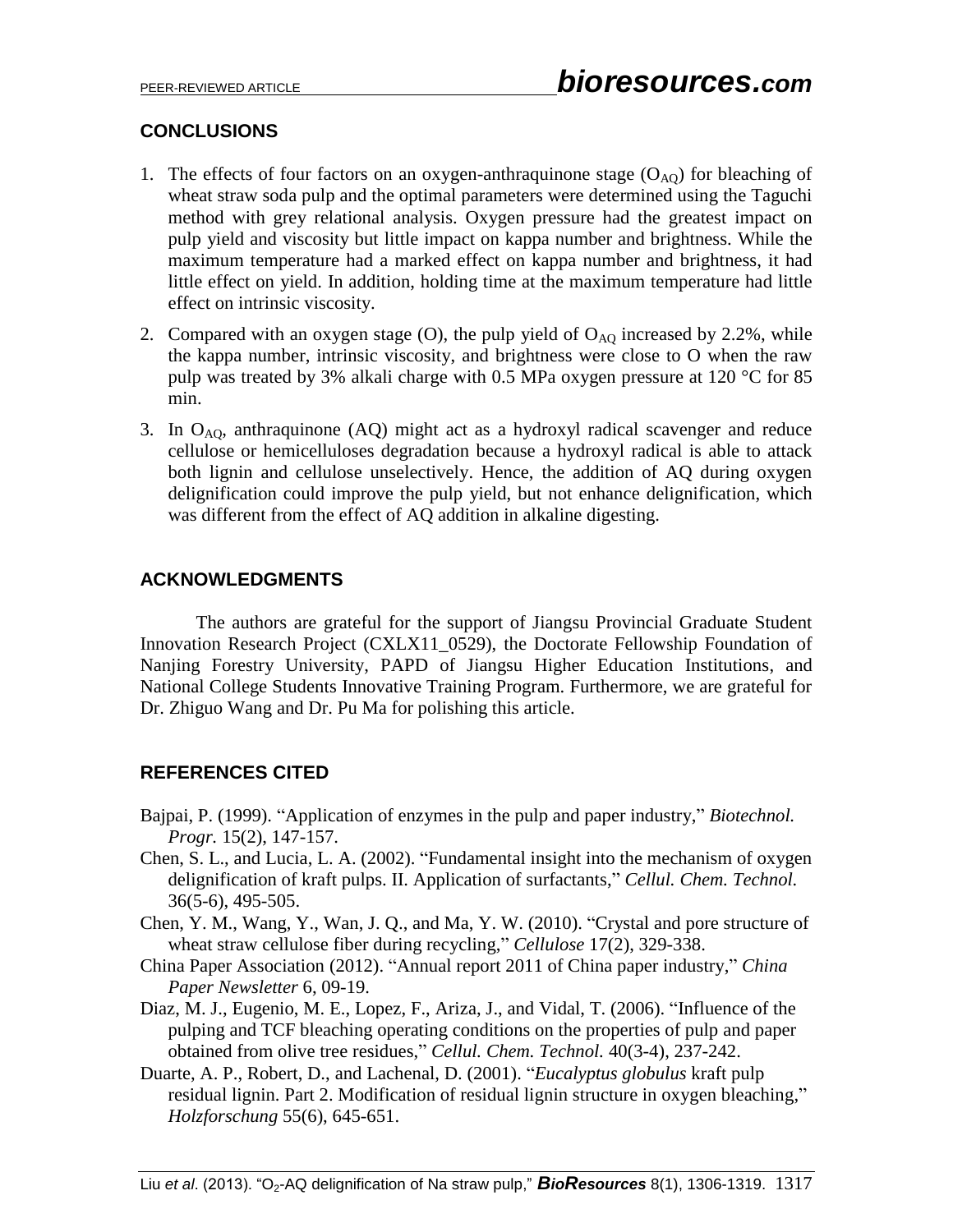- Falk, L. E., Sarko, P., Berger, M., and Dence, C. W. (1984). "The effect of anthraquinone and anthrahydroquinone penetration on delignification in the soda pulping of Norway spruce," *J. Wood Chem. Technol.* 4(1), 35-39.
- Gamelas, J. A. F., Tavares, A. P. M., Evtuguin, D. V., and Xavier, A. M. B. (2005). "Oxygen bleaching of kraft pulp with polyoxometalates and laccase applying a novel multi-stage process," *J. Mol. Catal. B: Enzyme* 33(3-6), 57-64.
- IIo, S., Just, Ch., and Xhiku, F. (2012). "Optimisation of multiple quality characteristics of hardfacing using grey-based Taguchi method," *Mater. Des.* 33, 459-468.
- Kabel, M. A., Bos, G., Zeevalking, J., Voragen, A. G. J., and Schols, H. A. (2007). "Effect of pretreatment severity on xylan solubility and enzymatic breakdown of the remaining cellulose from wheat straw," *Bioresour. Technol.* 98(10), 2034-2042.
- Kamm, B., and Kamm, M. (2004). "Principles of biorefineries," *Appl. Microbiol. Biotechnol.* 64, 137-145.
- Kuo, C. F. J., and Su, T. L. (2006). "Optimization of multiple quality characteristics for polyether ether ketone injection molding process," *Fiber Polym.* 7(4), 404-413.
- Kuo, C. F. J., Su, T. L., and Tsai, C. P. (2007). "Optimization of the needle punching process for the non-woven fabrics with multiple quality characteristics by grey-based Taguchi method," *Fiber Polym.* 8, 654-664.
- Leh, C. P., Rosli, W. D. W., Zainuddin, Z., and Tanaka, R. (2008). "Optimization of oxygen delignification in production of totally chlorine-free cellulose pulps from oil palm empty fruit bunch fibre," *Ind. Crops Prod.* 28(3), 260-267.
- Mavruz, S., and Ogulata, R. T. (2010). "Taguchi approach for the optimization of the bursting strength of knitted fabrics," *Fibres Text. East Eur.* 18(2(79)), 78-83.
- Minor, J. L. (1996). "Chapter II: Production of unbleached pulp," *Pulp Bleaching: Principles and Practice*, TAPPI Press, Atlanta, GA, 25.
- Ng, S. H., Ghazali, A., and Leh, C. P. (2011). "Anthraquinone-aided hydrogen peroxide reinforced oxygen delignification of oil palm (*Elaeis guineensis*) EFB pulp: A twolevel factorial design," *Cellul. Chem. Technol.* 45(1-2), 77-87.
- Parthasarathy, V. R., Smith, G. C., Rudie, G. F., Detty, A. E., and Stefy, J. J. (1995). "Application of anthraquinone in extending the delignification of kraft and polysulfide pulps," *Tappi J.* 78(2), 113-125.
- Rao, R. S., Kumar, C. G., Prakasham, R. S., and Hobbs, P. J. (2008). "The Taguchi methodology as a statistical tool for biotechnological applications: A critical appraisal," *Biotechnol. J.* 3(4), 510-523.
- Rodriguez, A., Jinznez, L., and Ferrer, J. L. (2007). "Use of oxygen in the delignification and bleaching of pulps," *Appita J*. 60(1), 17-22.
- Rosa, J. L., Robin, A., Silva, M. B., Baldan, C. A., and Peres, M. P. (2009). "Electrodeposition of copper on titanium wires: Taguchi experimental design approach," *J. Mater. Process Technol.* 209(3), 1181-1188.
- Ruuttunen, K., and Vuorinen, T. (2005). "Developing catalytic oxygen delignification for kraft pulp: Kinetic study of lignin oxidation with polyoxometalate anions," *Ind. Eng. Chem. Res.* 44(12), 4284-4291.
- Sahab, H., Othar, K., Rudolf, P., Ahmad, J. L., and Ulrike, T. (2008). "Bagasse alkaline sulfite-anthraquinone (AS/AQ) pulping and totally chlorine free (TCF) beaching," *Holzforschung* 62(2), 142-148.
- Selden, P. H. (1997). *Sales Process Engineering: A Personal Workshop,* ASQ Quality Press, Milwaukee, Wisconsin, USA.